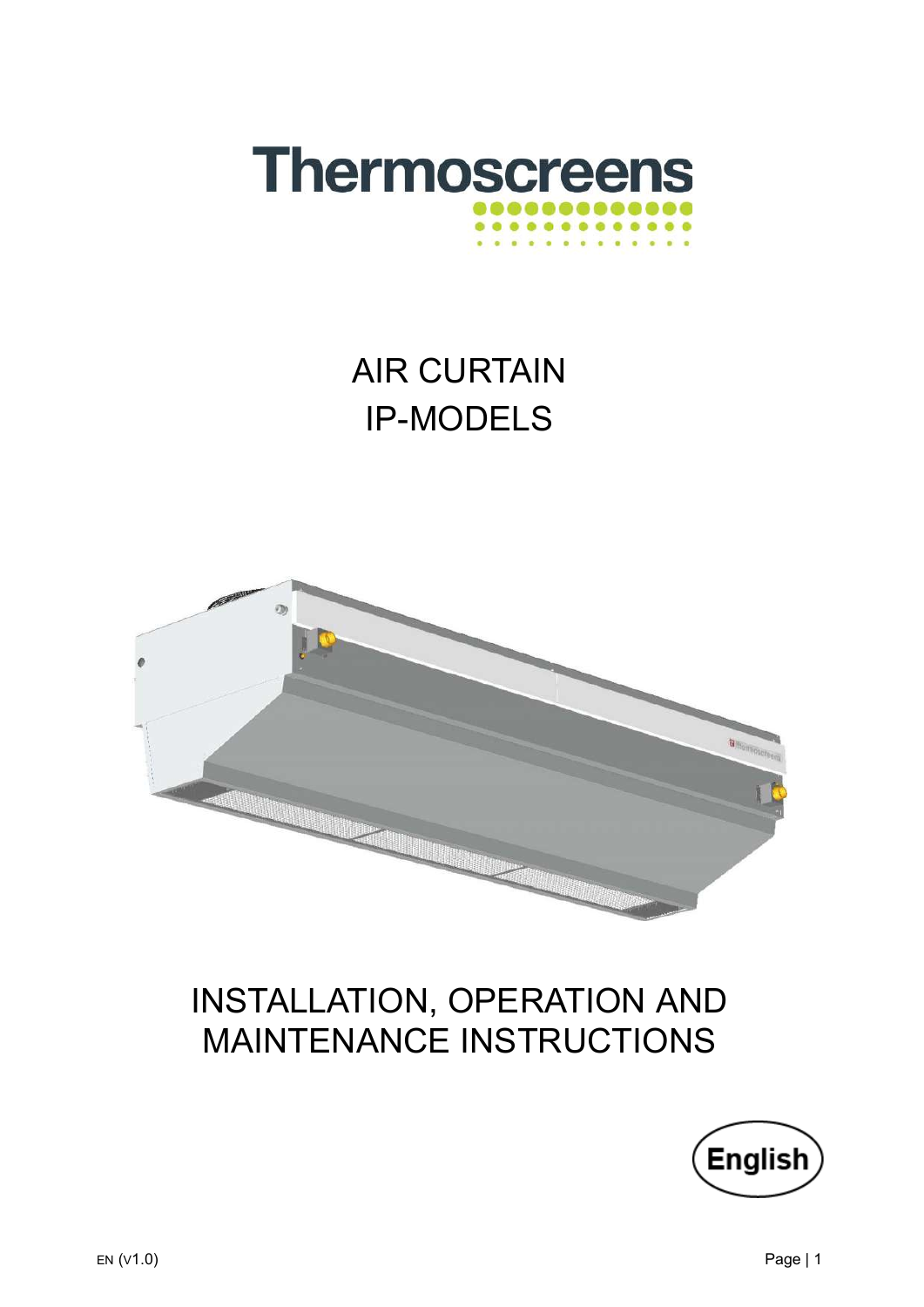## **CONTENTS**

| 1.              |                                                                                                    | Page              |
|-----------------|----------------------------------------------------------------------------------------------------|-------------------|
| 2.              |                                                                                                    |                   |
|                 | 2.1<br>Safety in use                                                                               | 4                 |
|                 | Safety issues relating to installation, maintenance and servicing<br>2.2                           | 4                 |
| 3.              |                                                                                                    |                   |
|                 | 3.1<br>Field of application                                                                        | 5                 |
|                 | 3.2<br>Required skills                                                                             | 5                 |
| 4.              |                                                                                                    |                   |
| 5.              |                                                                                                    |                   |
|                 | 5. I<br>Applications<br>5.2<br>Hanging up the unit horizontally                                    | 7<br>7            |
|                 | 5.3<br>Installing the unit vertically                                                              | 9                 |
| 6.              |                                                                                                    | 10                |
|                 | 6.1<br>Special points                                                                              | 10                |
|                 | 6.2<br>Frost protection                                                                            | $\overline{10}$   |
|                 | 6.3<br>Connecting the unit                                                                         | $\overline{10}$   |
| 7 <sub>1</sub>  |                                                                                                    |                   |
|                 | 7.I<br>Special points regarding the mains supply<br>7.2<br>Mounting and connecting the control box | $\mathbf{H}$<br>П |
|                 | 7.3<br>Connecting the unit                                                                         | 12                |
| 8.              |                                                                                                    |                   |
|                 | 8.1<br>Hand-over                                                                                   | 13                |
| 9.              |                                                                                                    |                   |
| 10 <sub>1</sub> |                                                                                                    |                   |
| 11.             |                                                                                                    |                   |
|                 | 11.1<br>Safety instructions                                                                        | 16                |
|                 | 11.2<br>Cleaning the unit                                                                          | 16                |
|                 | 11.3<br>Scheduled maintenance                                                                      | 16                |
| 12.             | Thermal cut-out of the fans<br>12.1                                                                | 17                |
|                 | 12.2<br><b>Fuses</b>                                                                               | 17                |
| 13.             |                                                                                                    |                   |
| 14 <sub>1</sub> |                                                                                                    |                   |
| 15.             |                                                                                                    |                   |
| 16.             |                                                                                                    |                   |
| 17 <sub>1</sub> |                                                                                                    |                   |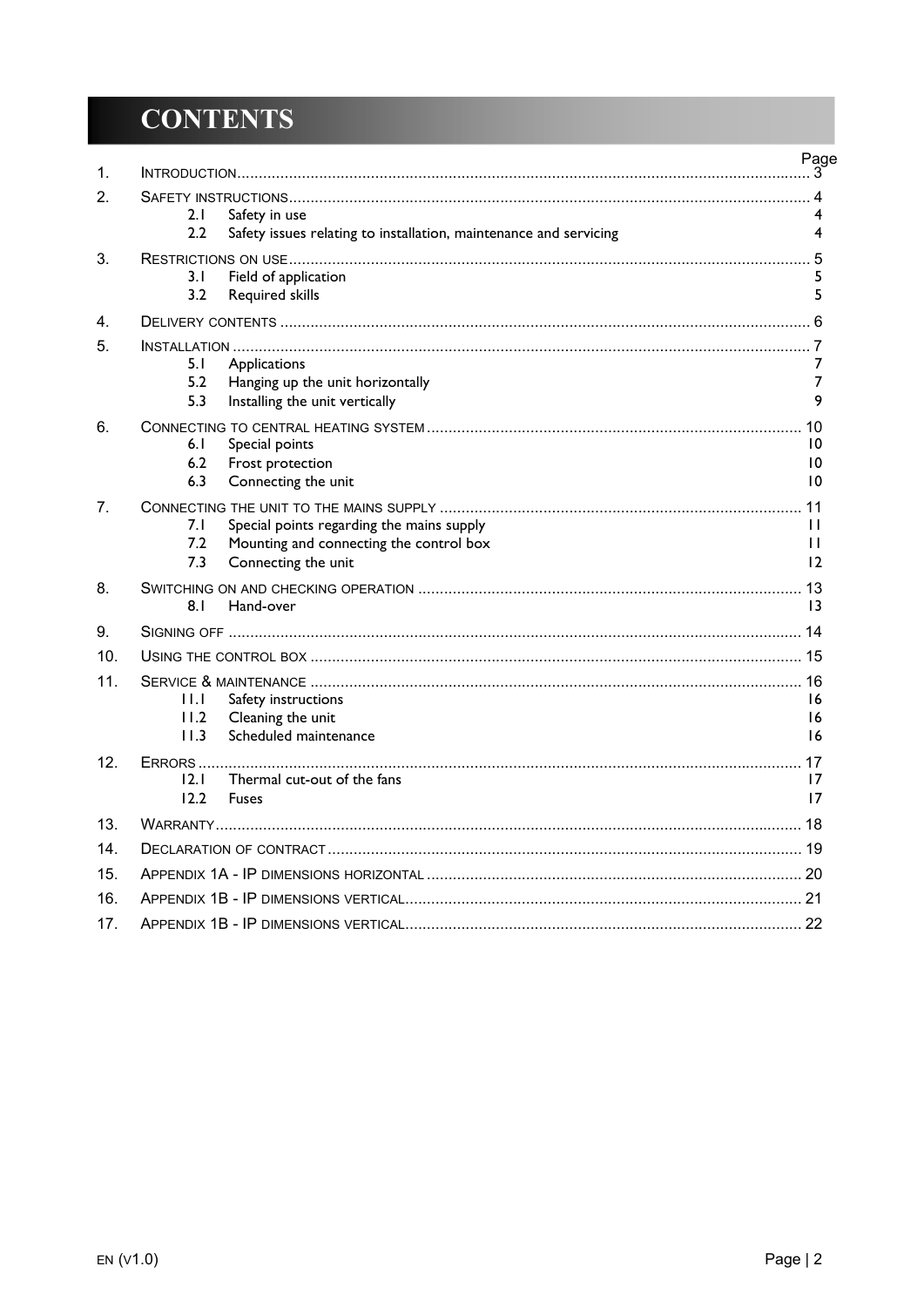## <span id="page-2-0"></span>**1. INTRODUCTION**

Founded in the 1960s, Thermoscreens is a leading manufacturer of air curtains and exports to over 60 countries.

Like all our other products, the IP air curtains range has been designed with energy efficiency in mind.

The models are designed to be installed horizontally over or vertically next to a door opening, inside a building.

They must not be installed on the outside of a building.

Please enter the following information for future reference:

- Purchase date ................................................................................
- Where purchased .........................................................................
- Serial number ...................................................................................

If you wish to make a warranty claim, you will need the proof of purchase.



Thermoscreens by Postbus 15 9288 ZG Kootstertille Nederland

E: info@thermoscreens.nl http://www.thermoscreens.com Tel: +31 (0) 512 33 5500 Fax: +31 (0) 512 33 1424

Thermoscreens GmbH Emil-Hoffmann-Str. 55-59 50996 Köln Deutschland

E: post@thermoscreens.de http://www.thermoscreens.com Tel: +49 (0) 2236 9690-0 Fax: +49 (0) 2236 9690-10

**Thermoscreens Ltd** St Mary's Road Nuneaton Warwickshire England **CV11 5AU** 

E: sales@thermoscreens.com http://www.thermoscreens.com Tel: +44 (0) 24 7638 4646 Fax: +44 (0) 24 7638 8579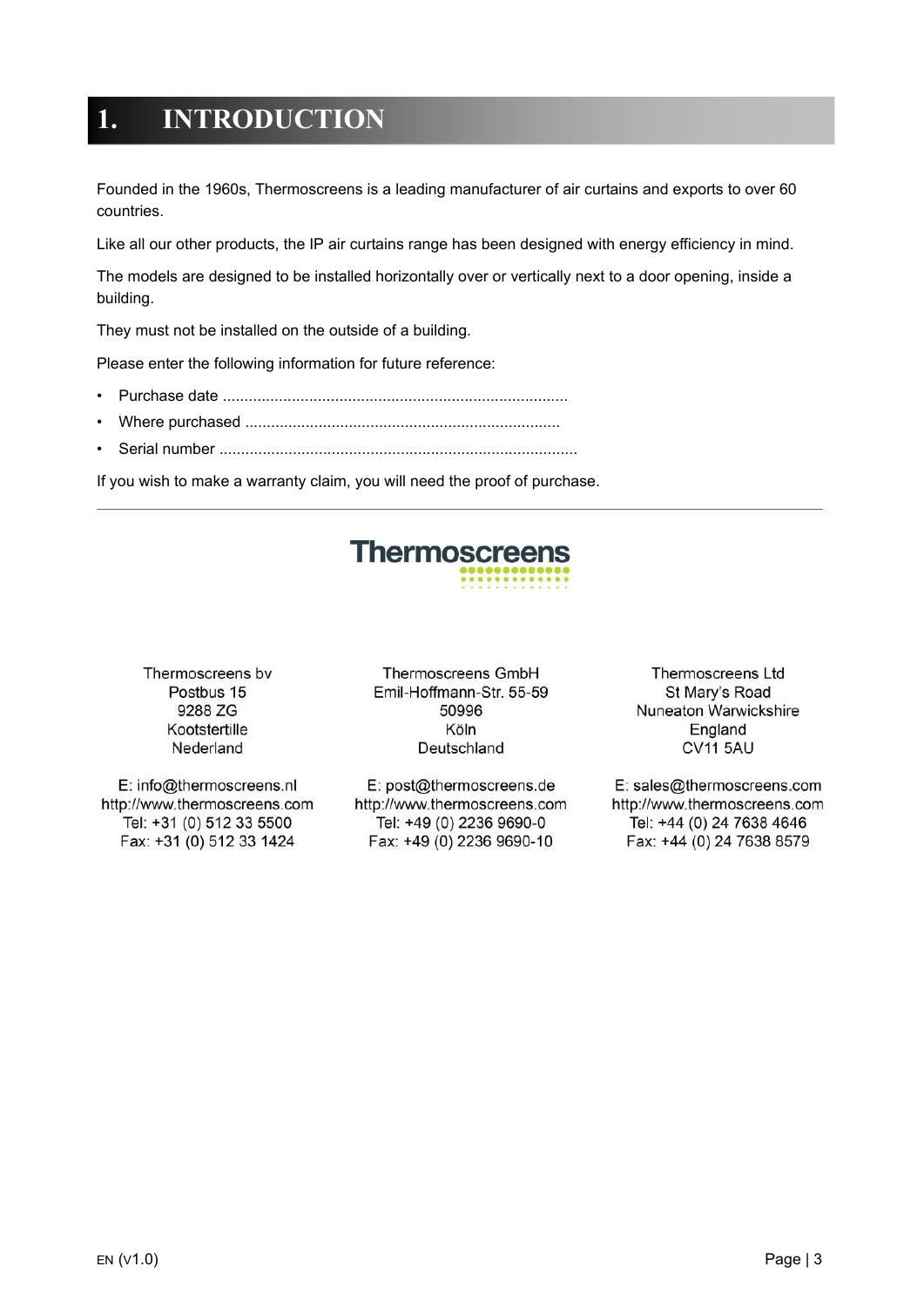## <span id="page-3-0"></span>**2. SAFETY INSTRUCTIONS**

### <span id="page-3-1"></span>**2.1 Safety in use**

**WARNING: Do not put any objects into the inlets and outlets.**

**WARNING: Do not obstruct the unit's inlets or outlets.**

#### **WARNING: The upper surface of the unit becomes hot during operation.**

**CAUTION:** In exceptional situations, water may run out of the unit. Therefore, do not place anything under the unit that could be damaged as a result.

### <span id="page-3-2"></span>**2.2 Safety issues relating to installation, maintenance and servicing**

#### **DANGER: The unit may only be opened by qualified technical staff.**

**WARNING: Perform the following actions before opening the unit:**

- 1. Switch the unit off using the control panel.
- 2. Wait until the fans have stopped.

### **DANGER: The fans may continue rotating for a while.**

3. Allow the unit to cool down.

**CAUTION:** The heat exchanger or, as the case may be, the heating elements can get very hot.

- 4. Disconnect the mains supply ( set the isolation switch to OFF).
- 5. **For water-heated models:**

shut off the central heating feed (if possible).

**WARNING: The fins of the heat exchanger are sharp.**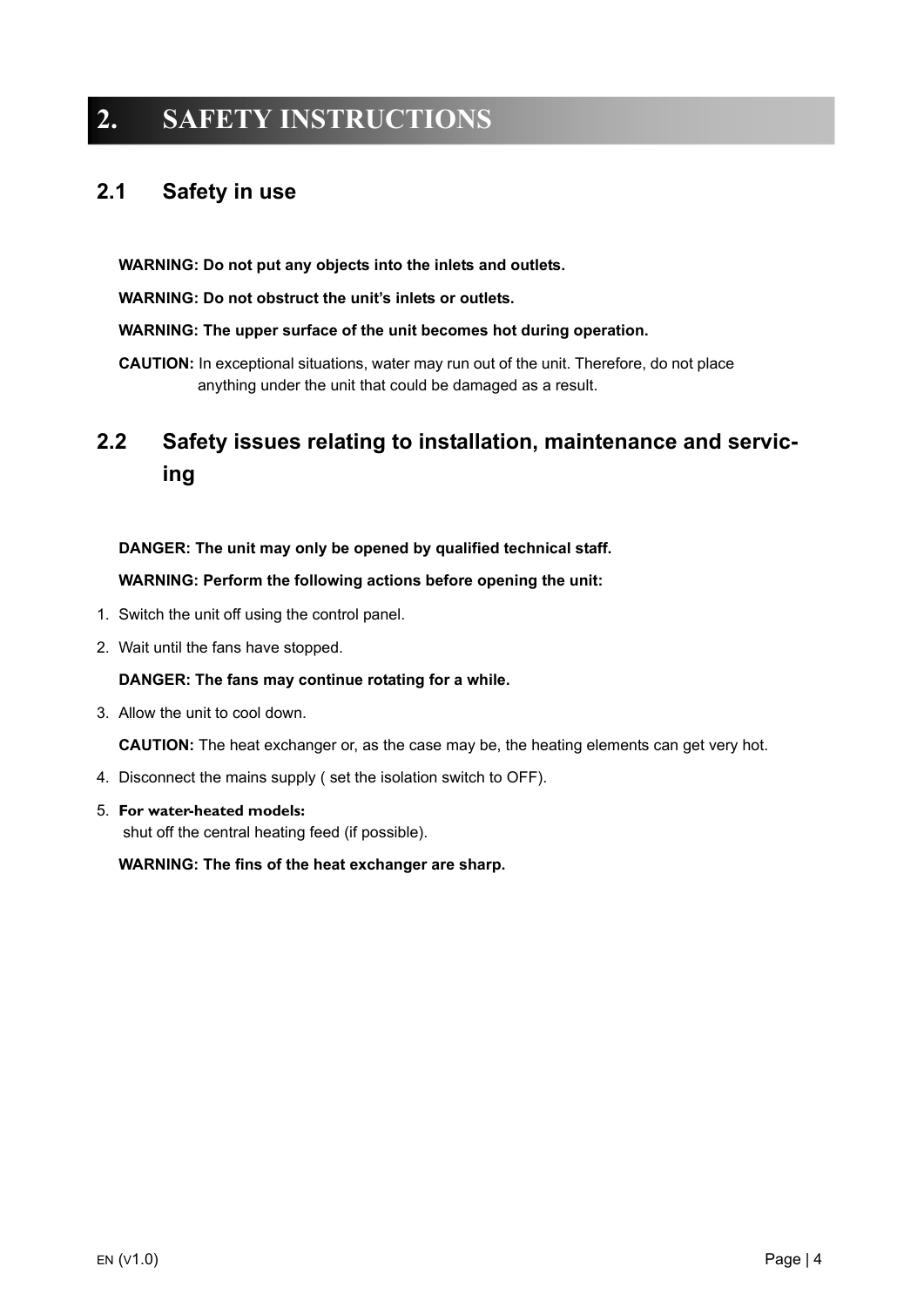## <span id="page-4-0"></span>**3. RESTRICTIONS ON USE**

### <span id="page-4-1"></span>**3.1 Field of application**

- The unit is only to be used indoors.
- The unit is suitable only for dry and non-dusty environments.
- The unit is not to be used in an environment where corrosive or chemically aggressive gases are present.
- The unit is suitable for ambient temperatures from 0°C to 40°C.

These restrictions also apply to the control unit and/or control panel.

### <span id="page-4-2"></span>**3.2 Required skills**

- You must be technically qualified to install, maintain or service the unit in accordance with local legislation, regulations and standards.
- For operation in daily use, no special skills are required.
- The unit is not intended for use by children or people with an intellectual disability.

**DANGER: Do NOT attempt to install, maintain or service the unit unless you are adequately qualified to do so.**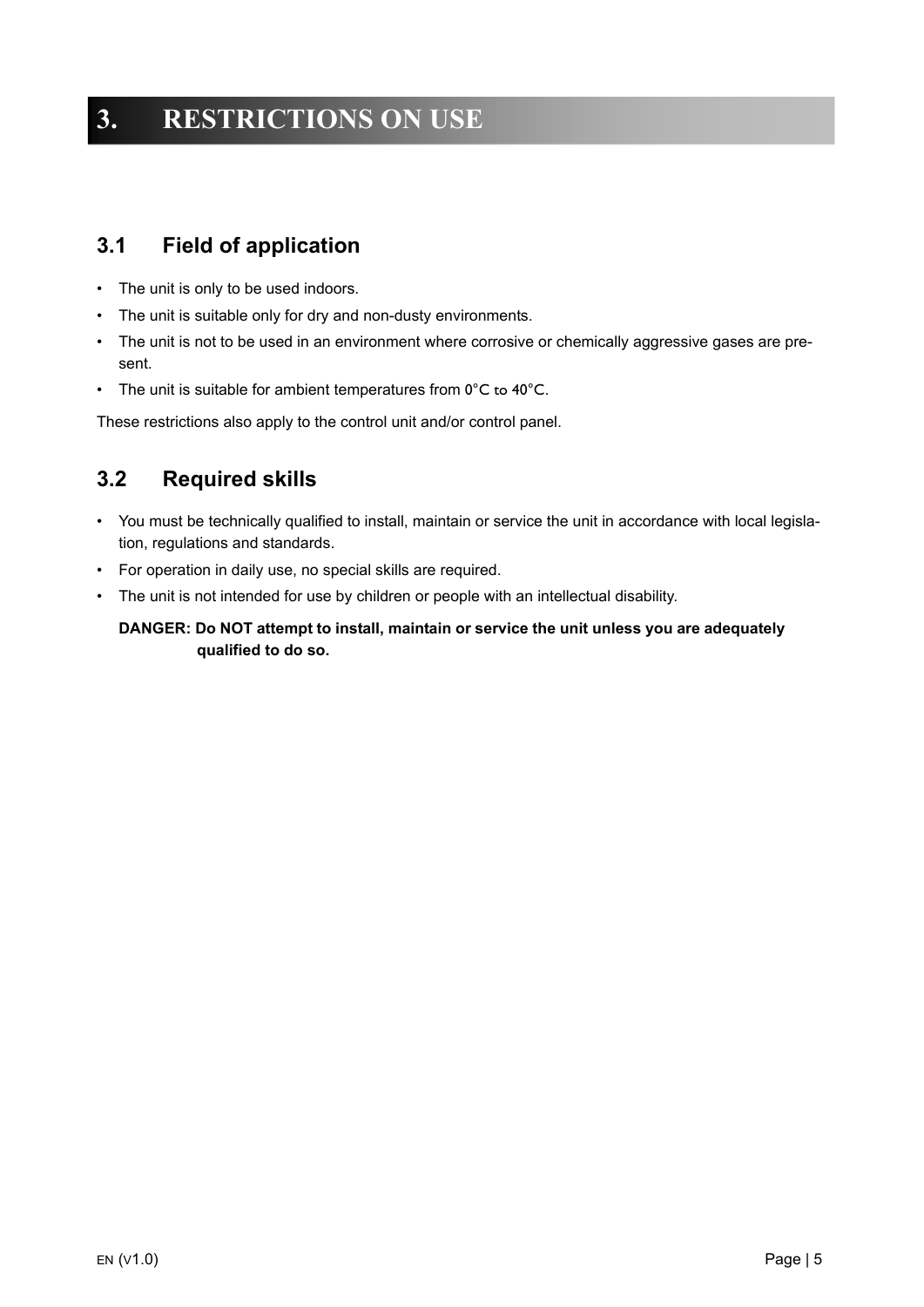## <span id="page-5-0"></span>**4. DELIVERY CONTENTS**

The delivery consists of the following components:

**NOTE:** Report any damage to the driver immediately.

Contact your supplier if any components are missing.

- IP air curtain
- Attachment hooks (6 per unit)
- Coupling plates (4 per unit)
- Base plate with 4 base coupling plates (for vertical installation)
- Door contact switch (optional)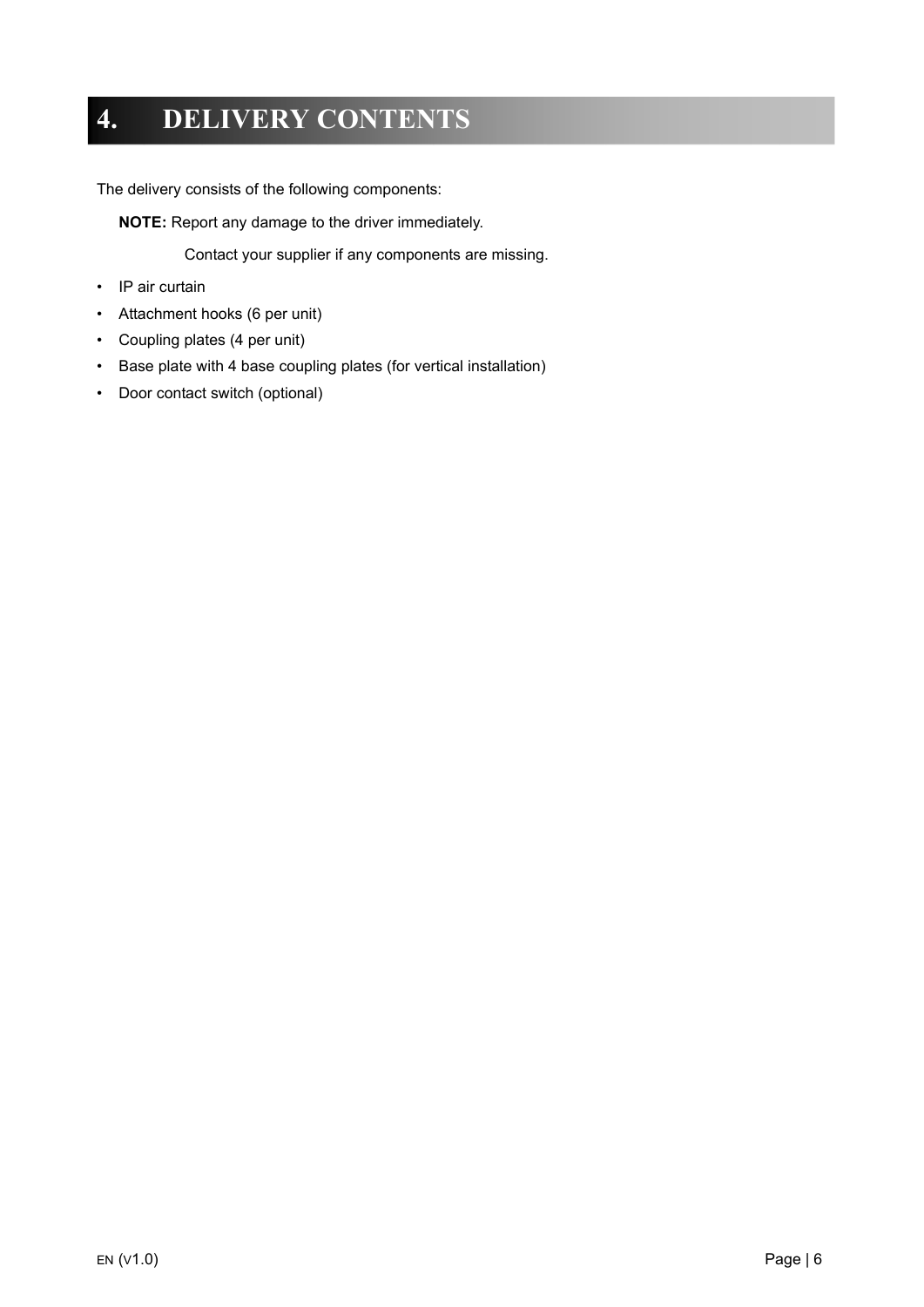## <span id="page-6-0"></span>**5. INSTALLATION**

### <span id="page-6-1"></span>**5.1 Applications**

The air curtain can be hung horizontally above the doorway, or erected vertically next to the doorway (on left or right, or on both sides).



### <span id="page-6-2"></span>**5.2 Hanging up the unit horizontally**

### **5.2.1 Determining the location of the unit**

- Make sure that the structure from which the unit is about to be suspended can bear at least 4 times the weight of the unit.
- Note the following dimensions:
	- The unit must be at least as wide as the door opening.
	- Position the unit as near to the doorway as possible.
	- Position the unit as close to the top of the door as possible.

#### **WARNING: The minimum installation height is 1.8 m.**

- **If the unit is mounted against the ceiling:** Make sure that air can enter the unit freely above the unit.

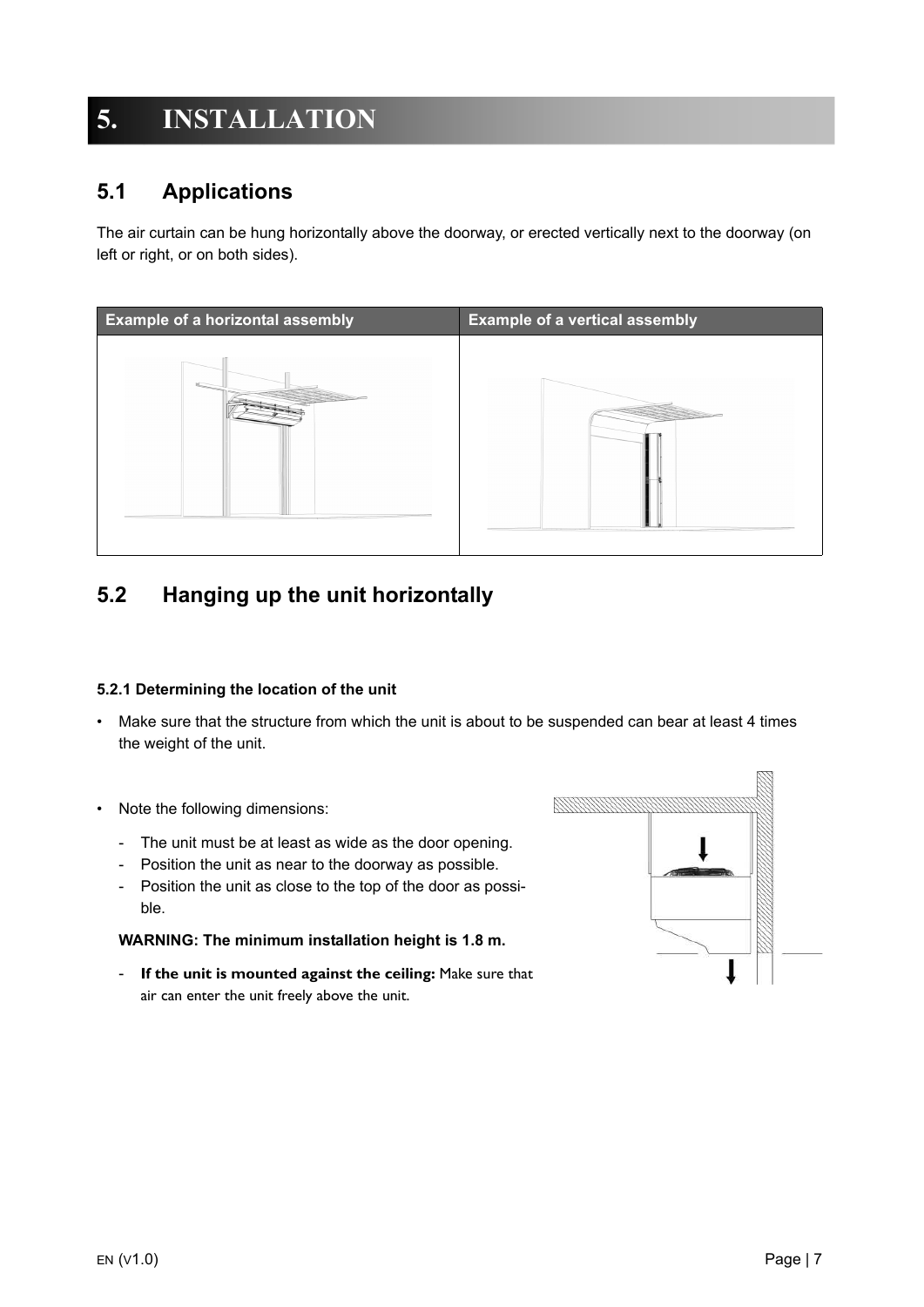#### **5.2.2 Suspending and securing the unit**

1. Lay the unit in a horizontal position.

**CAUTION:** Make sure the fins of the discharge grille are not damaged.

- **NOTE:** The unit is screwed securely to the pallet using attachment hooks.
- 2. Fix the attachment hooks to the corners of the unit.

**NOTE: For IP2200 models:** Fix attachment hooks to the centre of the unit as well.

- 3. Affix threaded rods (M8) to the attachment hooks.
- 4. Provide all threaded rods with lock nuts and tighten them.
- 5. Affix lock nuts to the top of each threaded rod.
- 6. Bring the unit into position using lifting equipment.
- 7. Fix the threaded rods to the ceiling or some auxiliary structure.

**NOTE:** Adjust the unit to hang level and horizontal in both directions.

- 8. Repeat steps 1 to 7 for each unit to be suspended.
- 9. Secure all units by tightening the locking nuts.
	- **NOTE:** The threaded rods must be secured, otherwise the unit may fall down.
- 10.Fix the units to each other using a coupling plate on each side of the unit.





**B** thermoscreens

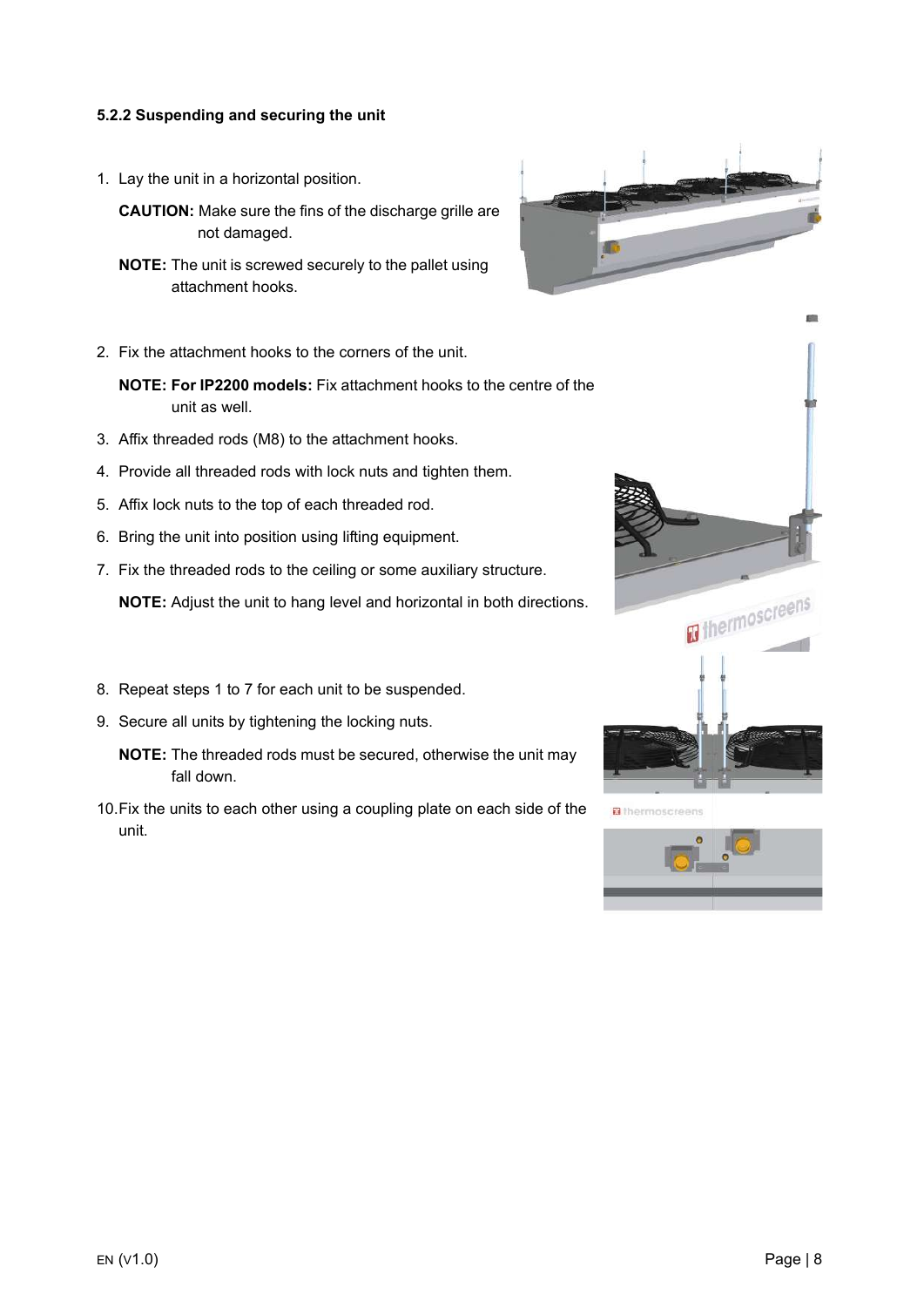### <span id="page-8-0"></span>**5.3 Installing the unit vertically**

#### **5.3.1 Determining the location of the unit**

- Place the units on the left or right hand side of the door.
- Position the discharge side of the unit so that its breadth coincides with that of the doorway.
- Position the discharge side of the unit as close to the doorway as possible, to ensure optimum operation.
- Units of different sizes can be placed on each other in random order.
- Make sure that the intake side and the inspection side of the units remain accessible for maintenance.

**CAUTION:** Make sure that all units can freely take in and discharge air across their entire height.

### **5.3.2 Fitting and securing the units**

1. Position the base plate and fix it to the floor.

**CAUTION:** Ensure that the base plate is level.

2. Fix the unit to the base plate using the 4 base coupling plates.

- 3. Fix the top corners of the unit to the wall using the attachment hooks.
	- **NOTE:** Attach coupling plates directly to the attachment hooks if a further unit is to be attached to this unit.
	- **CAUTION: For IP2200 models:** Fix the centre of the unit to the wall as well using attachment hooks.
- 4. Fix the next unit to the underlying unit with the 4 coupling plates.
- 5. Repeat steps 3 and 4 for each unit to be installed.



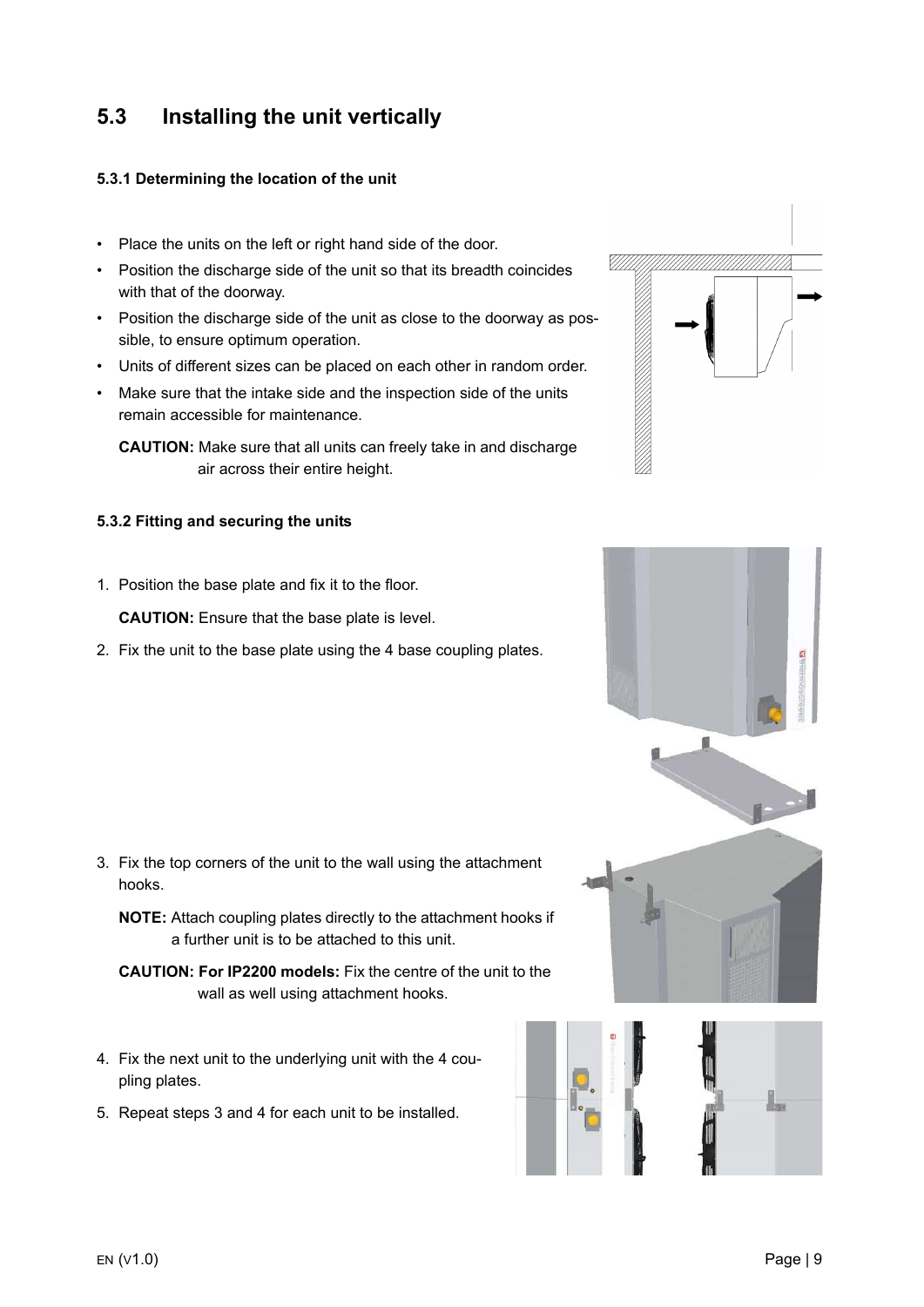## <span id="page-9-0"></span>**6. CONNECTING TO CENTRAL HEATING SYSTEM**

**Only for water-heated models (type W)**

### <span id="page-9-1"></span>**6.1 Special points**

**CAUTION:** The central heating system's supply and return pipes must be attached to the correct corresponding connectors. On the unit, the directions are indicated with arrows.

- Keep the connectors in place by using pliers when connecting the pipes.
- Insert a valve on both pipes close to the unit.
- The unit is fitted with valves for venting.

#### **Application limits**

| Heating medium                     |         | water with max. 20% glycol |  |  |
|------------------------------------|---------|----------------------------|--|--|
| Maximum water flow-path<br>type W1 |         | 125/105 °C                 |  |  |
|                                    | type W2 | 90/70 °C                   |  |  |
|                                    | type W3 | 80/60 °C                   |  |  |
| Maximum discharge temperature      |         | $60^{\circ}$ C             |  |  |
| Maximum operating pressure         |         | see type plate             |  |  |

### <span id="page-9-2"></span>**6.2 Frost protection**

Take the following precautions if you install the unit in a room where frost may occur:

- Ensure constant circulation of the water at the right temperature;
- Add up to glycol to the water when the unit is not in operation during the wintertime;
- Or bleed the system and the unit.

### <span id="page-9-3"></span>**6.3 Connecting the unit**

- 1. Connect the unit to the central heating system.
- 2. Vent the heat exchangers.
- 3. Check the connections for leakage.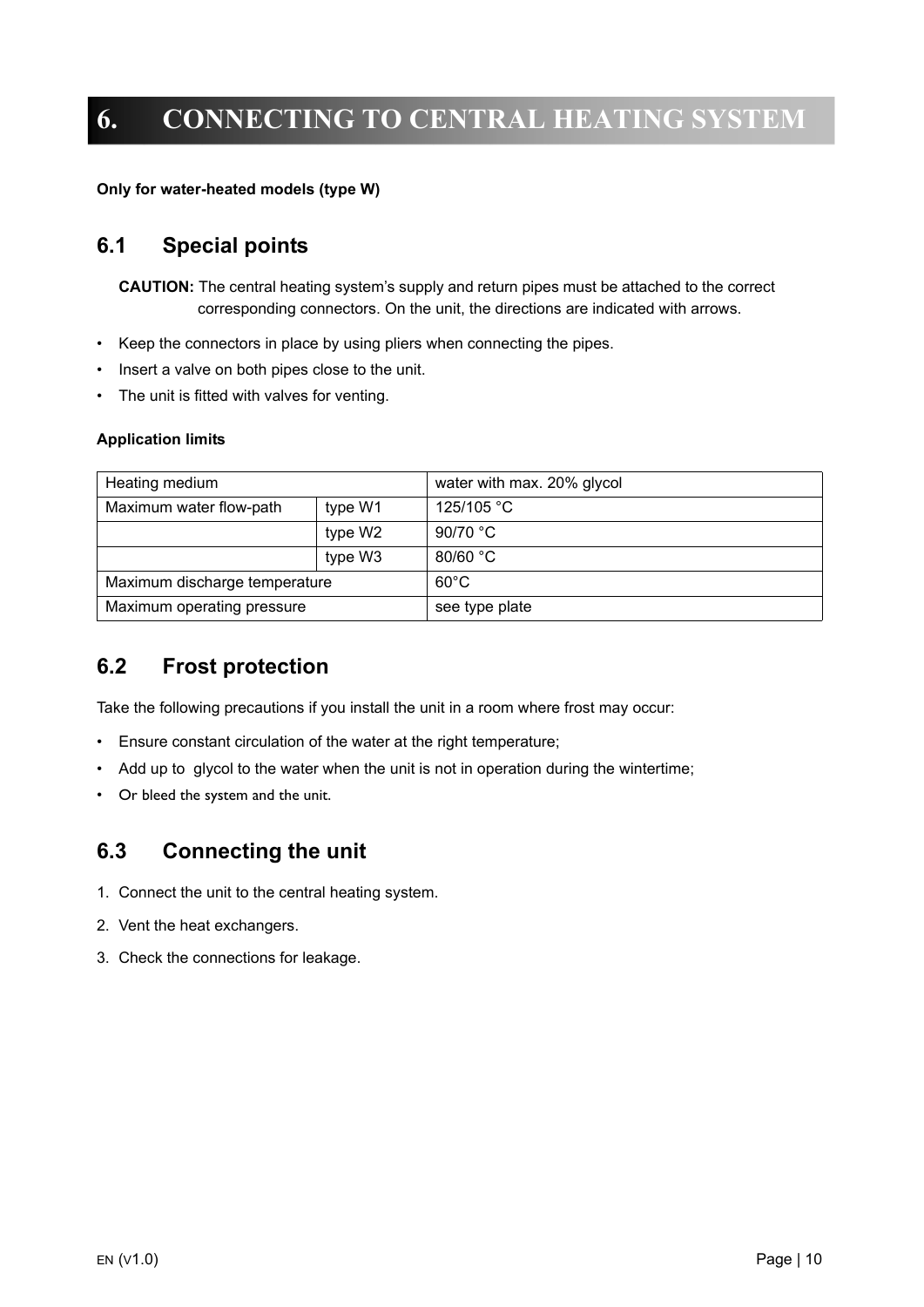## <span id="page-10-0"></span>**7. CONNECTING THE UNIT TO THE MAINS SUPPLY**

### <span id="page-10-1"></span>**7.1 Special points regarding the mains supply**

#### **WARNING: The unit must be earthed.**

### **WARNING: The unit must be connected in accordance with the applicable local requirements.**

**NOTE:** An isolation switch (not supplied) must be fitted between the system and the mains supply. This switch must:

- be all-pole,
- have a contact separation of at least 3 mm,
- be positioned near the unit.

#### **7.1.1 Fuse ratings**

#### **WARNING: Each unit must be fused in accordance with the table below.**

#### **Fuse ratings**

|                     | <b>Maximum fuse value A</b> |
|---------------------|-----------------------------|
| $\leq 10 \text{ A}$ | 16 A                        |

**NOTE:** A single fuse may only be used for multiple units if they draw a total current of less than 10 A.

### <span id="page-10-2"></span>**7.2 Mounting and connecting the control box**

**WARNING: Make sure that the mains supply on which you are working has been turned off.**

**WARNING: Only connect the unit if you are qualified to work on three-phase power systems.**

> **Make sure that the mains supply on which you are working has been turned off.**

**NOTE:** Use the control box manual for fixing and connecting.

- 1. Fasten the control box near to the unit.
- 2. Fit an isolation switch between the mains supply and the control box and connect it to the mains supply.

**NOTE:** Set the isolation switch to 0.

3. Connect the control box to the isolation switch.

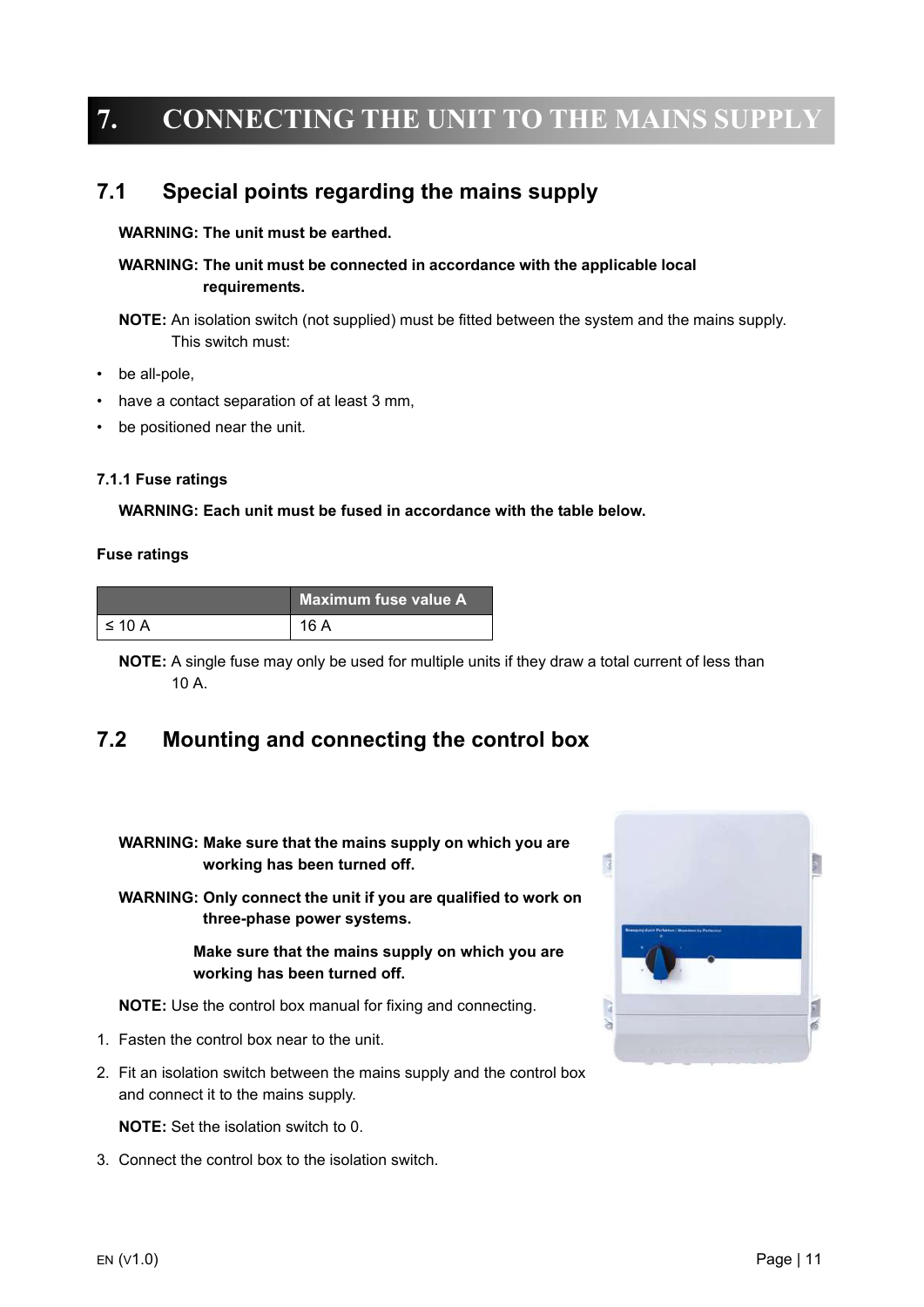### <span id="page-11-0"></span>**7.3 Connecting the unit**

- **WARNING: This manual describes connection via a control box. If no control box is used, the installer must make his own provisions to ensure the thermal switches turn off the unit in the event of overheating.**
- **NOTE:** The illustrations show horizontally hung units. The principle for connecting vertically hung units is the same.
- 1. Lay a mains power cable between the control box and the unit.
- 2. Remove the first cover of the cable tray, depending on the side through which you lead the cable into the unit.

**NOTE:** You may feed the cable inward through either end (of the row of units), as you choose.

- 3. Feed the mains power cable through the cable gland.
- 4. Connect the cable to the terminal in the unit according to the wiring diagram.
- 5. Connect the mains power cable to the isolation switch.

**CAUTION:** Do not switch on the mains supply yet.

#### **7.3.1 Connecting multiple units**

#### **WARNING: Up to 11 fans can be daisy chained.**

#### **The fans are visible on the top of the units.**

- 1. Remove the covers of the cable trays that adjoin each other.
- 2. Lay a mains power cable between the terminals.
- 3. Connect the cable to the terminals according to the wiring diagram.

**CAUTION:** Do not switch on the mains supply yet.



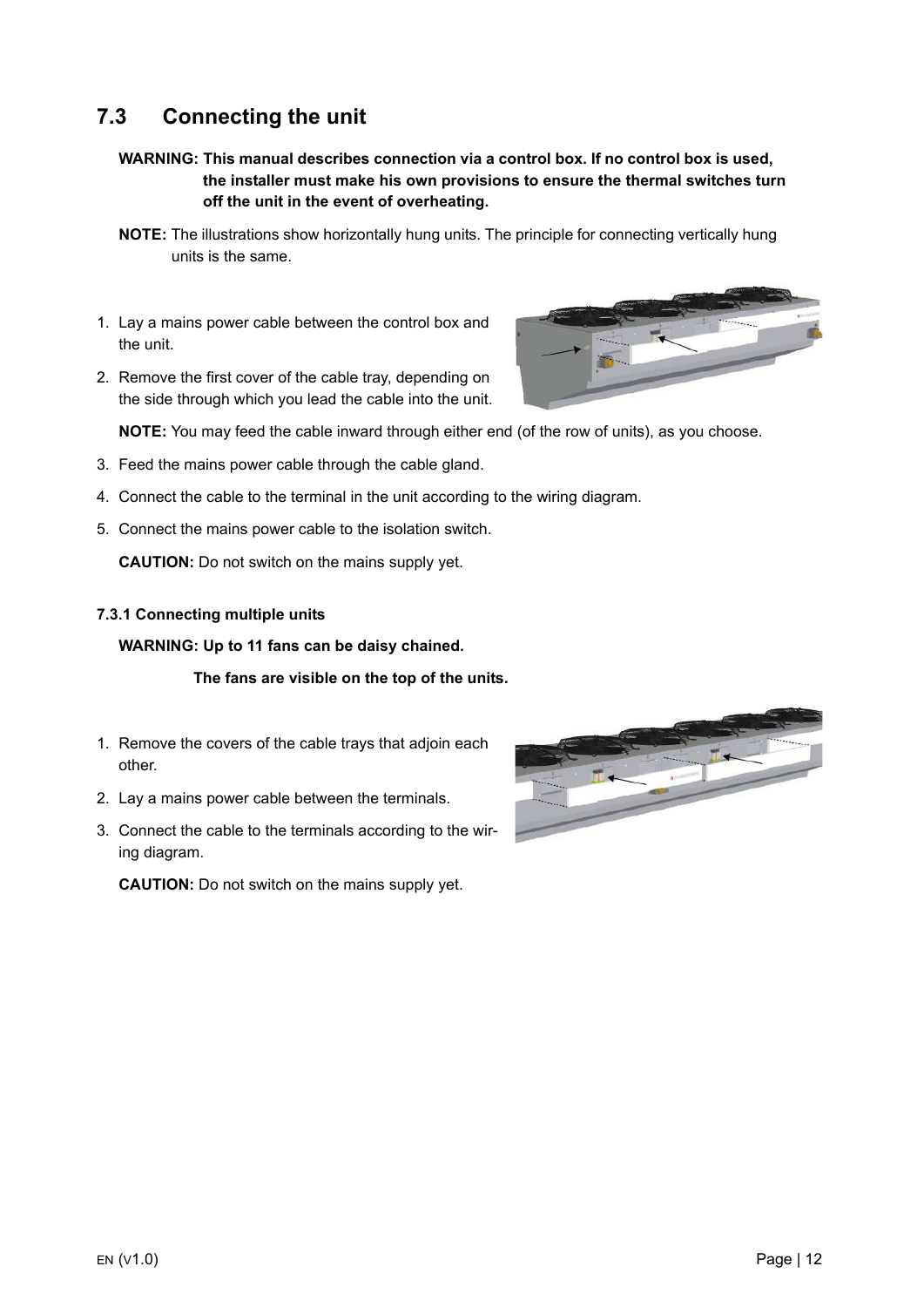## <span id="page-12-0"></span>**8. SWITCHING ON AND CHECKING OPERATION**

#### **For all models:**

- 1. Check the following connections:
	- power supply;
	- cable(s) between control box and unit(s);
	- **If applicable:** external control components.
- 2. Put the cover plates of the cable trays back in place.
- 3. Establish the correct rotation direction of the fans. This is indicated by an arrow on one of the fan blades.
- 4. Switch the mains supply on.
- 5. Start up the air curtain using on the control box.
- 6. Check that the fans are turning in the right direction.
- 7. Check that air is being blown out of all units across their full width.

#### **For water-heated models:**

- 1. Check whether the heat exchanger is connected correctly.
- 2. Make sure that the central heating system has been turned on.
- 3. Feel whether the air stream is getting hotter for all connected units. This may take some time.
- 4. Vent the heat exchanger if necessary.

### <span id="page-12-1"></span>**8.1 Hand-over**

Hand the system over to the customer/end user, or a representative.

**Explain** that everyone who is going to operate the unit must receive instruction on safe use.

**Advise** them that the door should be closed whenever possible to save energy.

**Explain** that the inlet grilles must be cleaned regularly, and that the unit must be regularly maintained.

**NOTE:** Leave this manual with the customer/end user or his representative.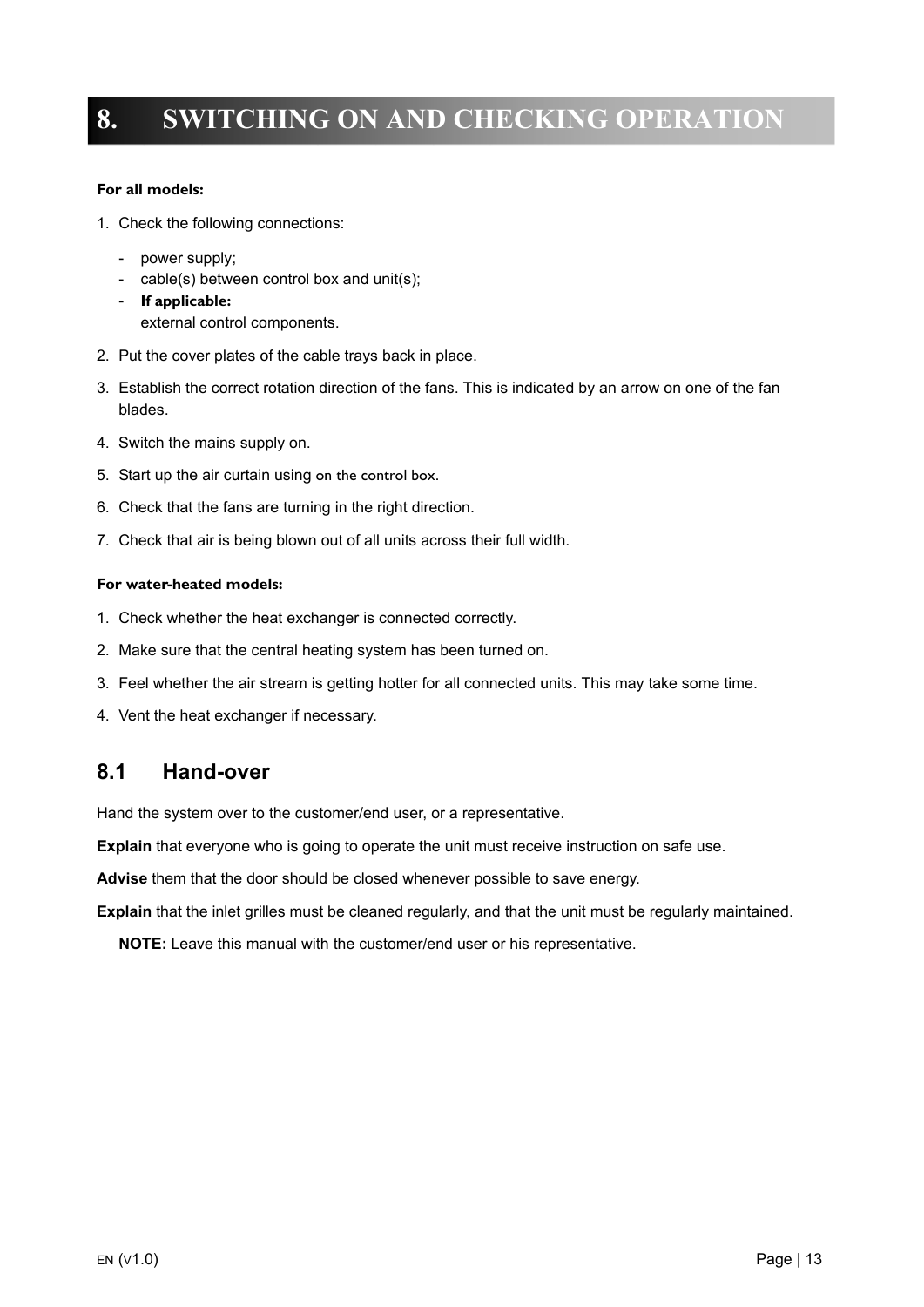# <span id="page-13-0"></span>**9. SIGNING OFF**

Complete the form below after the commissioning has been completed.

| Installer's signature | Customer's signature |
|-----------------------|----------------------|
| Name of installer     | Name of customer     |
| Installer's company   | Customer's company   |
| Date                  | Date                 |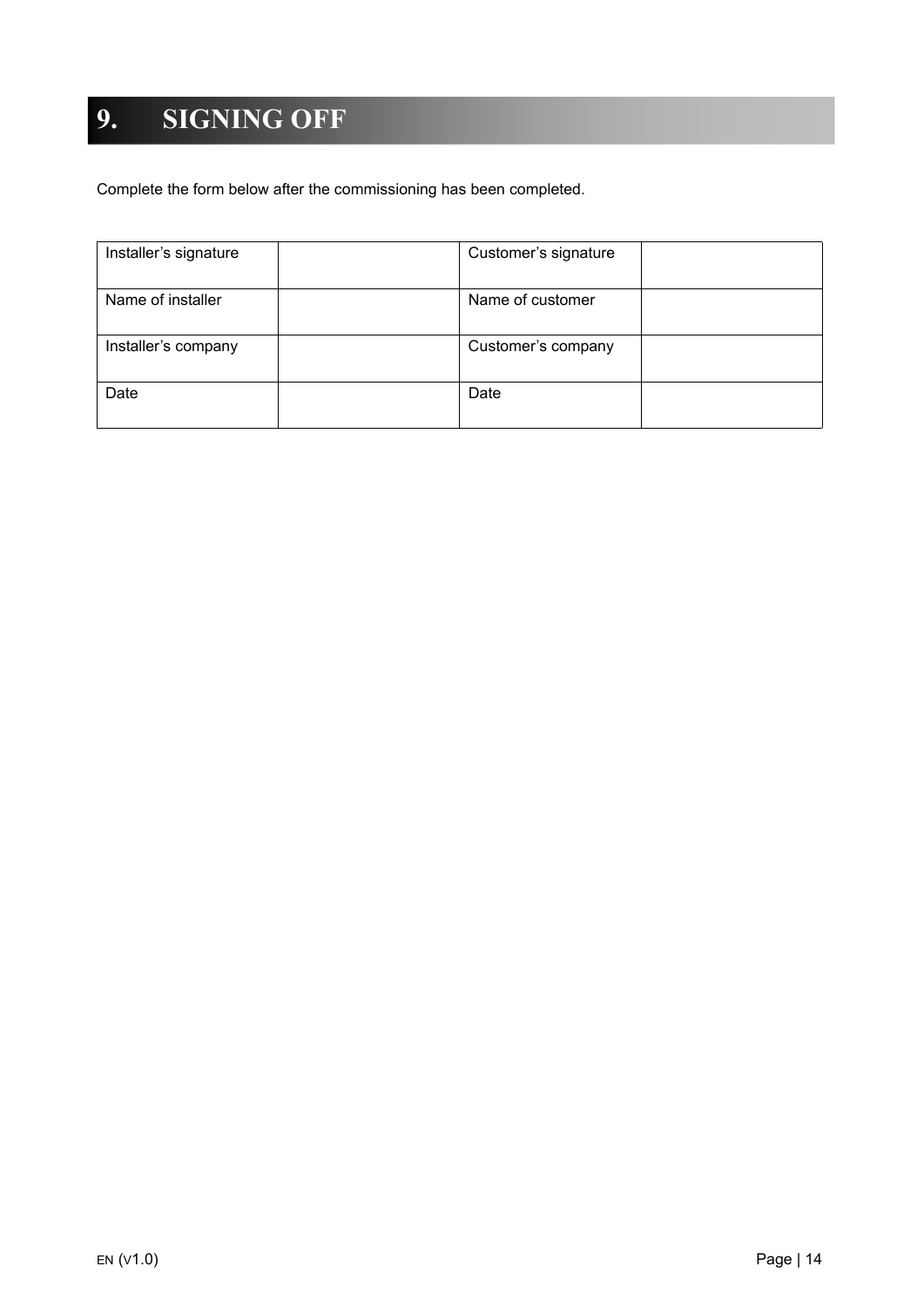## <span id="page-14-0"></span>**10. USING THE CONTROL BOX**

The components of the control box have the following functions:

### **1 Mode button**

Toggles between the various modes.

**OPMERKING:** At mode 0, the unit is switched off.

### **2 Indicator light**

Is illuminated when the unit is on.

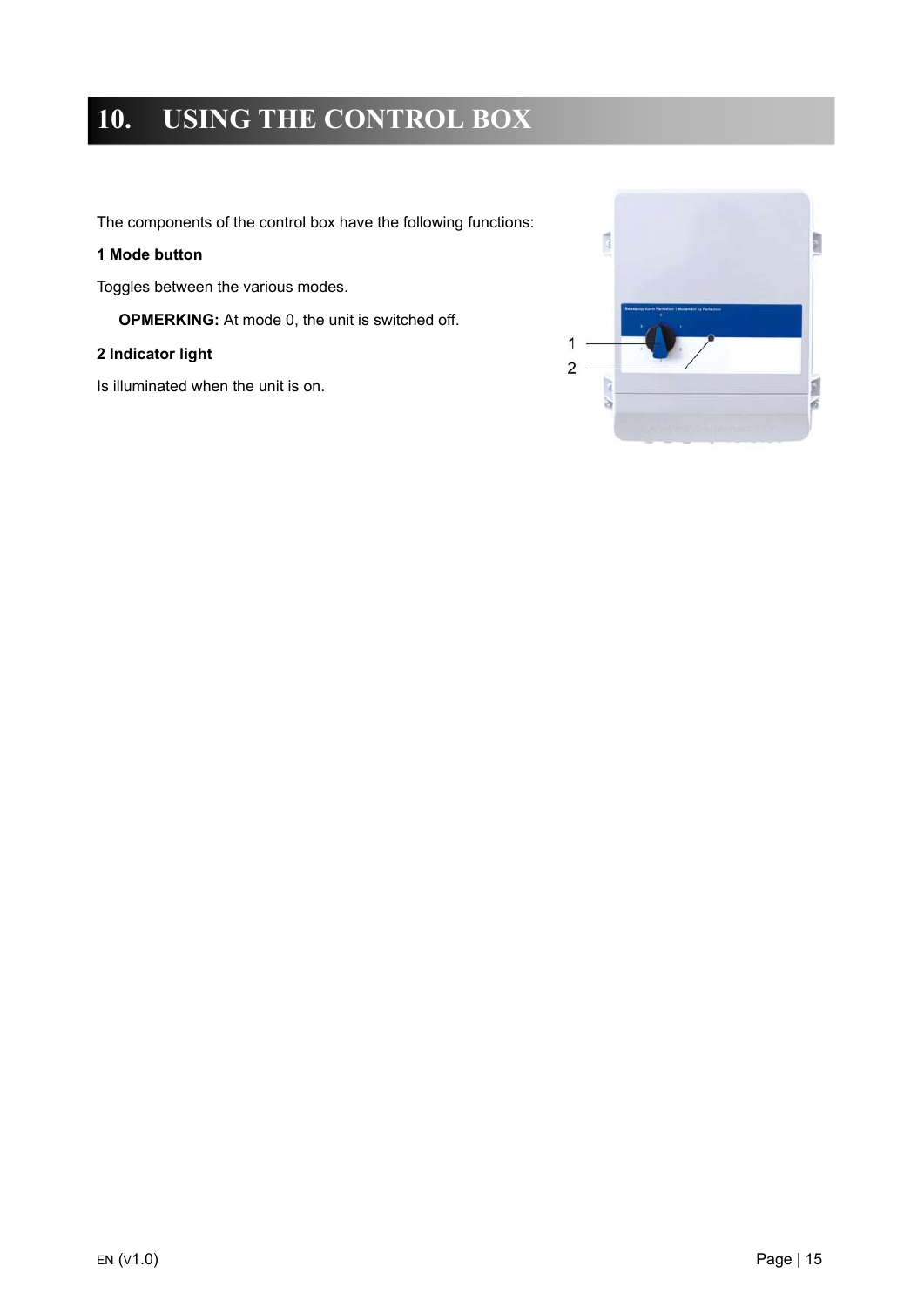## <span id="page-15-0"></span>**11. SERVICE & MAINTENANCE**

### <span id="page-15-1"></span>**11.1 Safety instructions**

**WARNING: Servicing activities may only be carried out by personnel who are technically qualified to do so.**

**WARNING: Before you begin: read the safety instructions.**

### <span id="page-15-2"></span>**11.2 Cleaning the unit**

You can clean the exterior of the unit with a damp cloth and a domestic cleaning agent. Do not use any solvents.

**CAUTION:** Make sure that no water runs into the unit.

### <span id="page-15-3"></span>**11.3 Scheduled maintenance**

#### **11.3.1 Monthly maintenance**

#### **With all units:**

- Check the heating elements and the fans for dust and other dirt; if necessary, clean.
- Check that all fans work.
- Check the discharge section for pollution/dirt and/or blockage; if necessary, clean.

#### **For units with water heating:**

- Check for water leakage; if this should be the case, then switch off the unit so that it is electrically dead and repair the leakage.
- Check whether the water piping system contains air; if necessary, vent the air out of the system.

#### **11.3.2 Annual maintenance**

- Carry out all monthly checks.
- Check the cabling between the terminal boxes in the units and the control unit.
- Inspect the casing, the suspension or mounting structure, and the securing of each unit.
- Check whether the fans are firmly attached and are not running out of true; if necessary, fasten them again.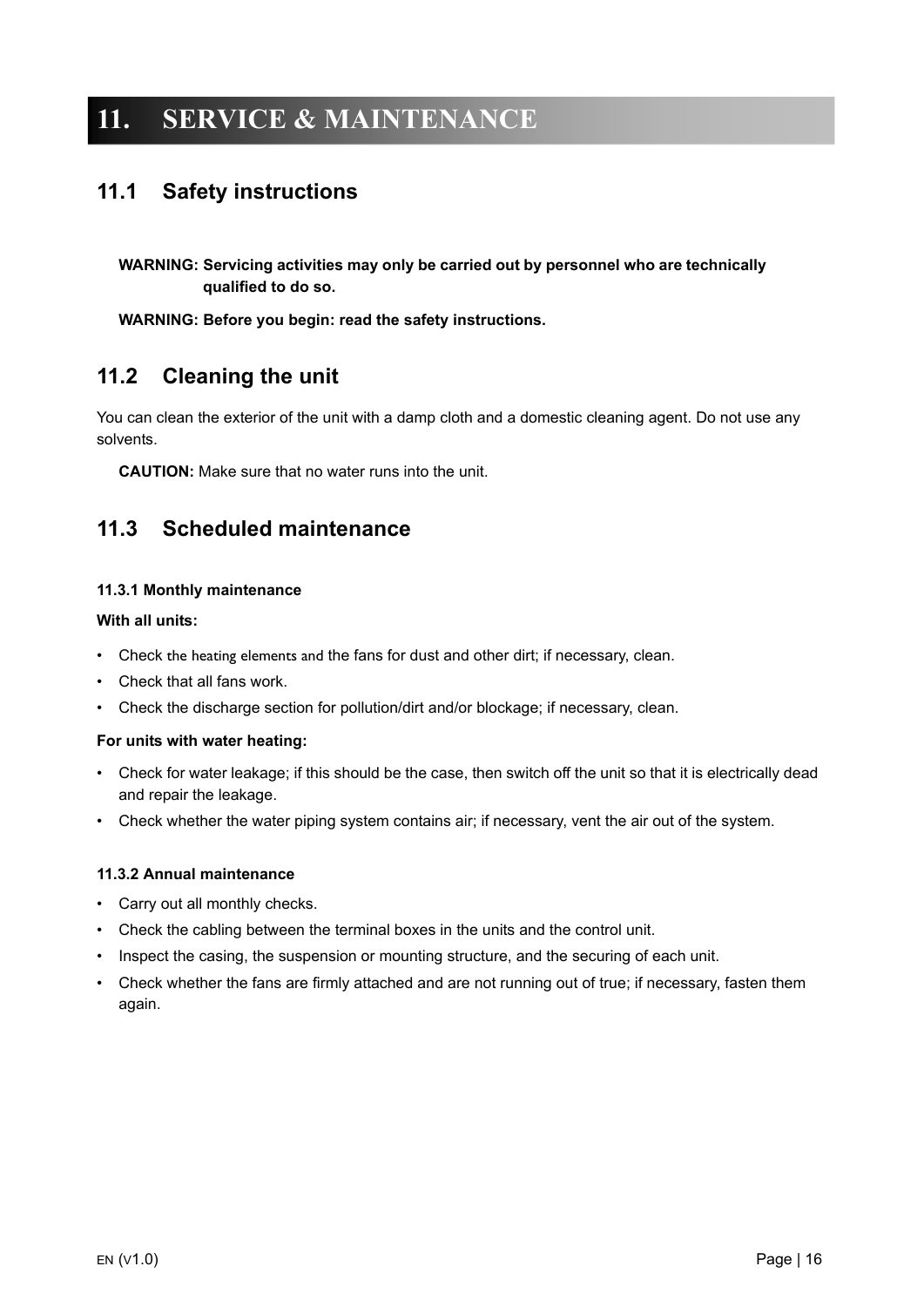## <span id="page-16-0"></span>**12. ERRORS**

### <span id="page-16-1"></span>**12.1 Thermal cut-out of the fans**

The control box incorporates a thermal cut-out for the fans. If the thermal cut-out has switched the unit off:

- 1. Turn the unit off:
	- Set the button on the control box to '0'.
- 2. Cut off the mains supply
- 3. Allow the unit to cool down.
- 4. Identify and remove the cause of the error.
- 5. Switch on the mains supply.
- 6. Turn the unit on:
	- Set the button on the control box to the desired mode.
- 7. Check the operation of the unit.

**NOTE:** Contact the installer if this error occurs repeatedly.

### <span id="page-16-2"></span>**12.2 Fuses**

The unit is fused externally. In the event of an electrical malfunction, the fuses may blow.

**NOTE:** First identify and remove the cause of the error before replacing the fuses.

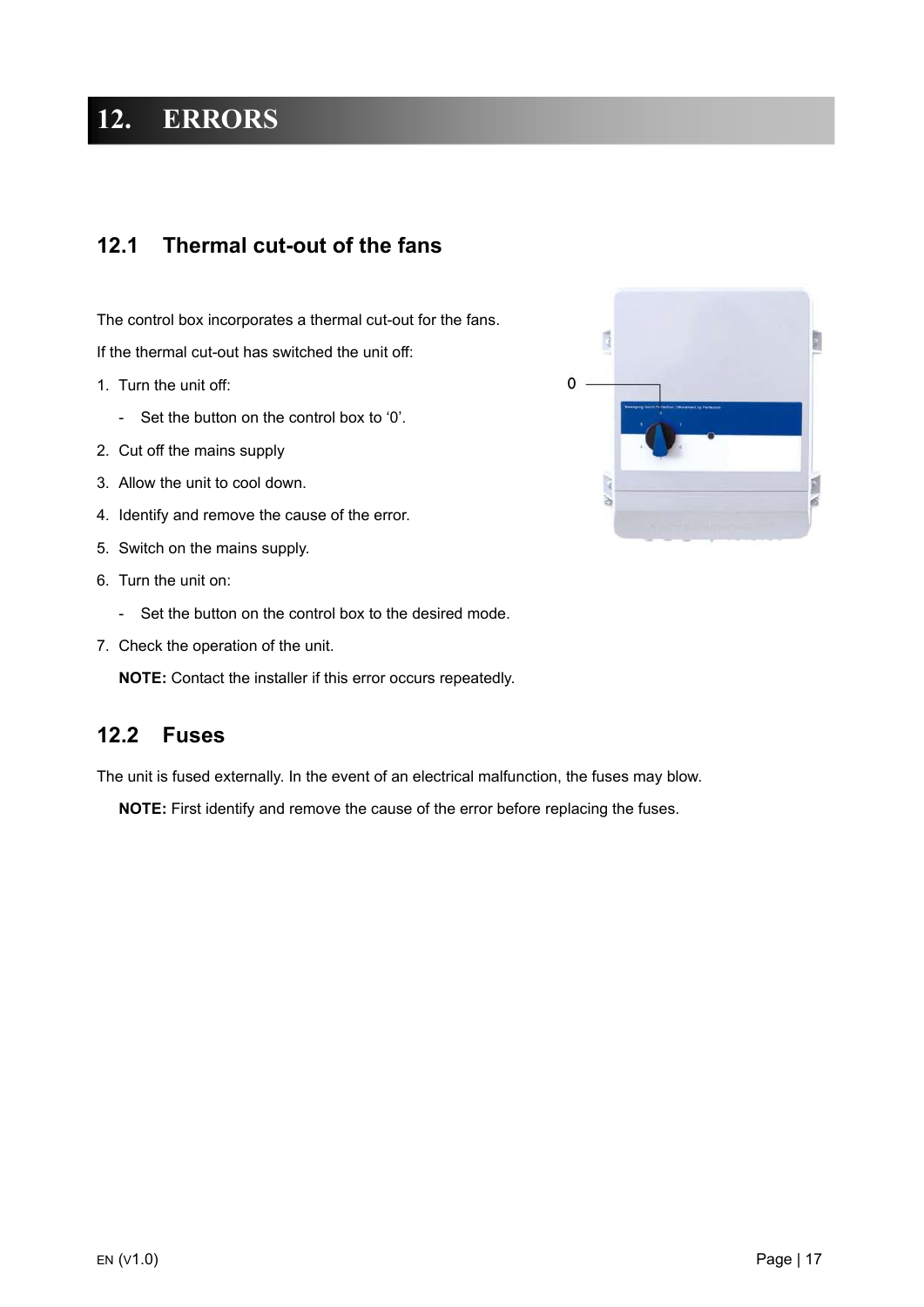## <span id="page-17-0"></span>**13. WARRANTY**

All units are supplied with a 5-year warranty.

If you encounter any problems, please contact your installer/supplier.

If this is not possible, you can contact the Thermoscreens warranty department.

Great care has been taken in the composition of these instructions to guarantee they are correct. Thermoscreens renounces any liability for damage or loss due to inaccuracies and/or omissions in this documentation. Thermoscreens reserves the right to alter the specifications as mentioned in this manual.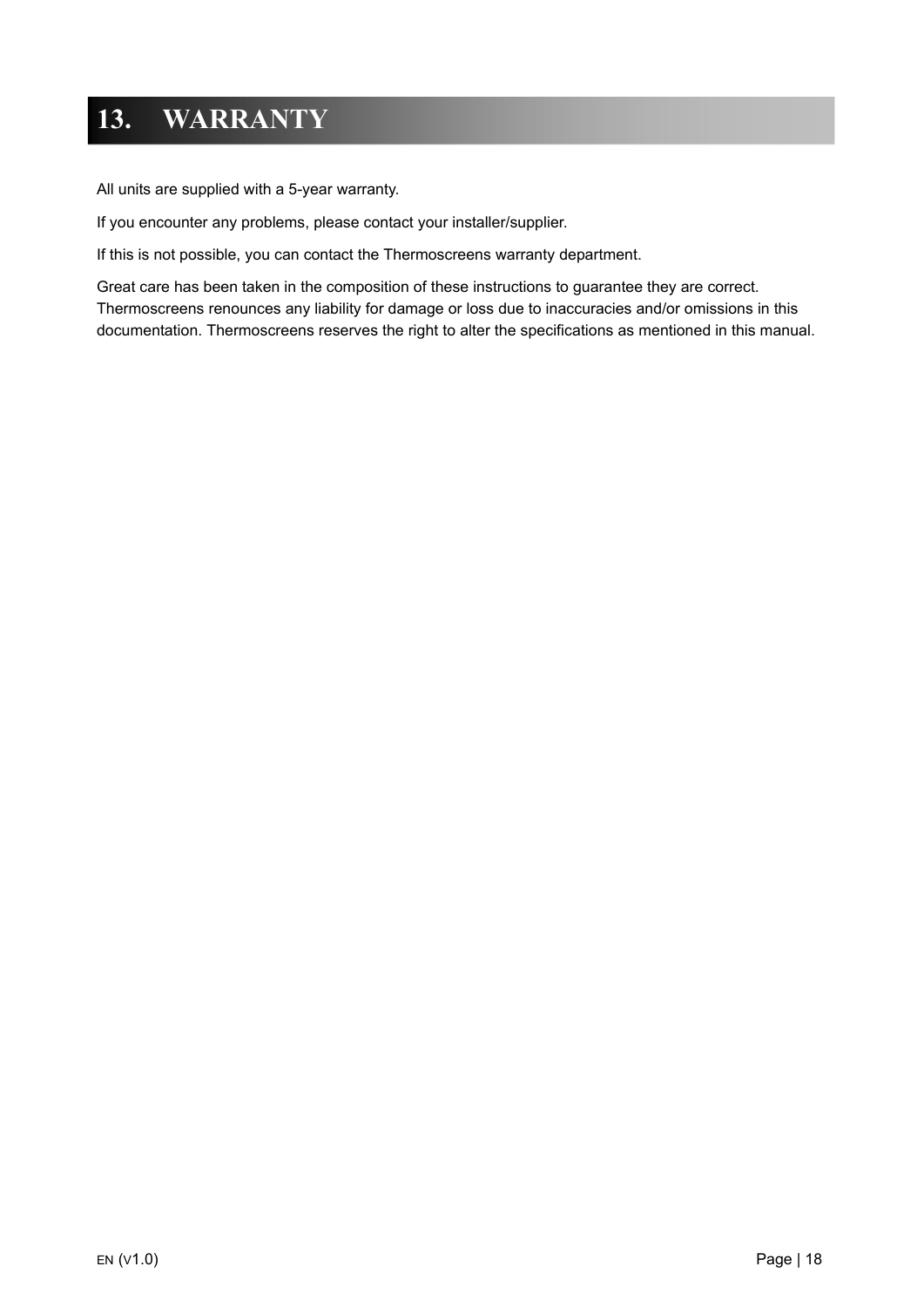## <span id="page-18-0"></span>**14. DECLARATION OF CONTRACT**

# **Thermoscreens**

### **Declaration of Conformity**

manufacturer: address:

Thermoscreens by Markowei 4 9288 HA Kootstertille The Netherlands

We declare that the following product:

| product description: | Air Curtain                                                                                                                |
|----------------------|----------------------------------------------------------------------------------------------------------------------------|
| brand:               | Thermoscreens                                                                                                              |
| model:               | IP                                                                                                                         |
| type:                | IP1100A, IP1650A, IP2200A<br>IP1100W1, IP1650W1, IP2200W1<br>IP1100W2 , IP1650W2, IP2200W2<br>IP1100W3, IP1650W3, IP2200W3 |

In accordance with the following Directives:

| 2014/35/EU | the Low Voltage Directive                   |
|------------|---------------------------------------------|
| 2006/42/EC | the Machinery Directive                     |
| 2014/30/EU | the Electromagnetic Compatibility Directive |

Has been designed and manufactured to the following specifications:

| EN 61000-6-2                  | Electromagnetic Compatibility (EMC) -- Part 6-2: Generic<br>standards - Immunity for industrial environments                                              |
|-------------------------------|-----------------------------------------------------------------------------------------------------------------------------------------------------------|
| EN 61000-6-3                  | Electromagnetic Compatibility (EMC) - Part 6-3: Generic<br>standards - Emission standard for residential, commercial and<br>light-industrial environments |
| EN 60335-1<br>(including A14) | Safety of household and similar electrical appliances<br>Part 1: General requirements                                                                     |
| EN 60335-2-30                 | Safety of household and similar electrical appliances<br>Part 2-30: Particular requirements for room heaters                                              |

I hereby declare that the equipment named above has been designed to comply with the relevant sections of the above referenced specifications. The unit complies with all essentials requirements of the directives

signed by:

W de Vries, Managing Director, 2017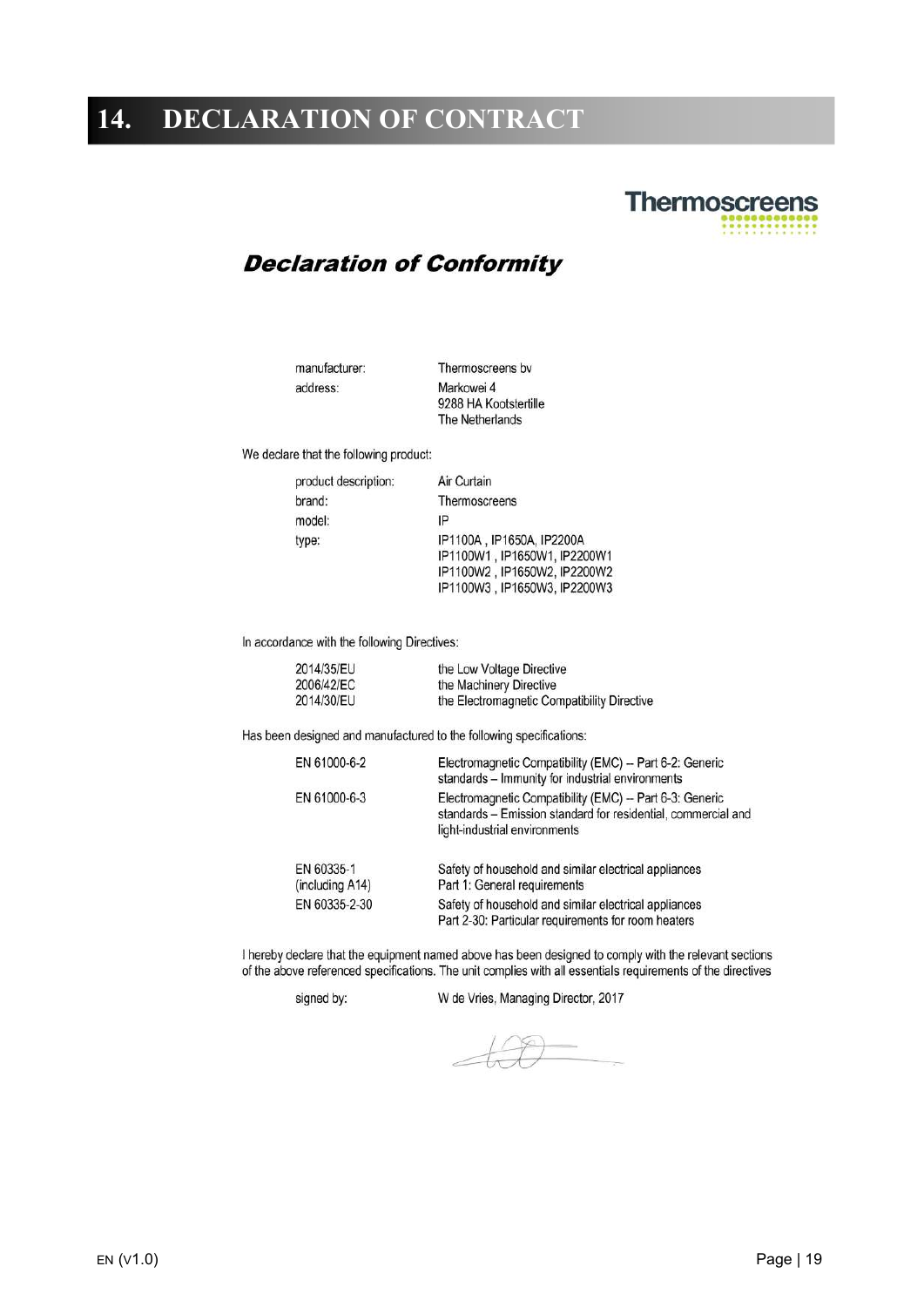# <span id="page-19-0"></span>**15. APPENDIX 1A - IP DIMENSIONS HORIZONTAL**



|                | A    | B    | С |        |        |
|----------------|------|------|---|--------|--------|
| IP1100.        | 1100 | 925  |   | 1031   |        |
| IP1650.        | 1650 | 1475 |   | 1582   |        |
| IP2200         | 2200 | 2025 | 2 | 1065.5 |        |
| W <sub>1</sub> |      |      |   |        | G1"    |
| W2             |      |      |   |        | G11/4" |
| W3             |      |      |   |        | G11/4" |
|                |      |      |   |        |        |

| 01 | M8 Inserts                        |
|----|-----------------------------------|
| 02 | Connection control panel          |
| 03 | Connection G1" Insert             |
| 04 | Flow                              |
| 05 | Return                            |
| 06 | M8 Threaded rods                  |
| 07 | Air Inlet                         |
| 08 | Air Outlet                        |
| 09 | 250 mm for pipework and air inlet |
|    | are recommended (free hanging     |
|    | model)                            |

 $(012)$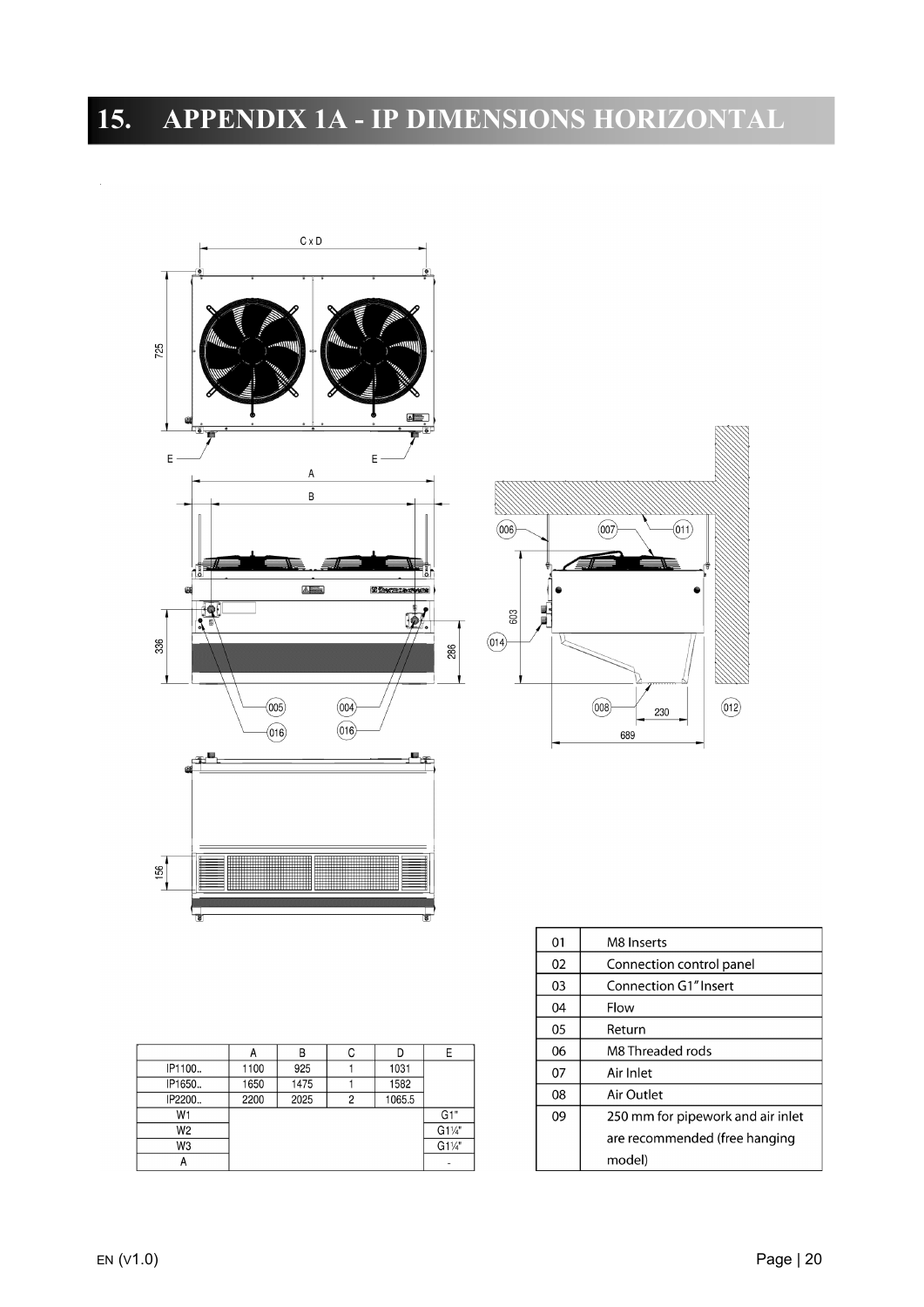# <span id="page-20-0"></span>**16. APPENDIX 1B - IP DIMENSIONS VERTICAL**



|                |      | В    | C |        | E      |
|----------------|------|------|---|--------|--------|
| IP1100         | 1100 | 925  |   | 1031   |        |
| IP1650.        | 1650 | 1475 |   | 1582   |        |
| IP2200         | 2200 | 2025 | c | 1065.5 |        |
| W <sub>1</sub> |      |      |   |        | G1"    |
| W2             |      |      |   |        | G11/4" |
| W3             |      |      |   |        | G11/4" |
|                |      |      |   |        |        |

| 04 | Flow                   |
|----|------------------------|
| 05 | Return                 |
| 07 | Air inlet              |
| 08 | Air outlet             |
| 10 | Wall                   |
| 12 | Door                   |
| 14 | <b>External thread</b> |
| 16 | Air vent               |
| 17 | Base plate             |